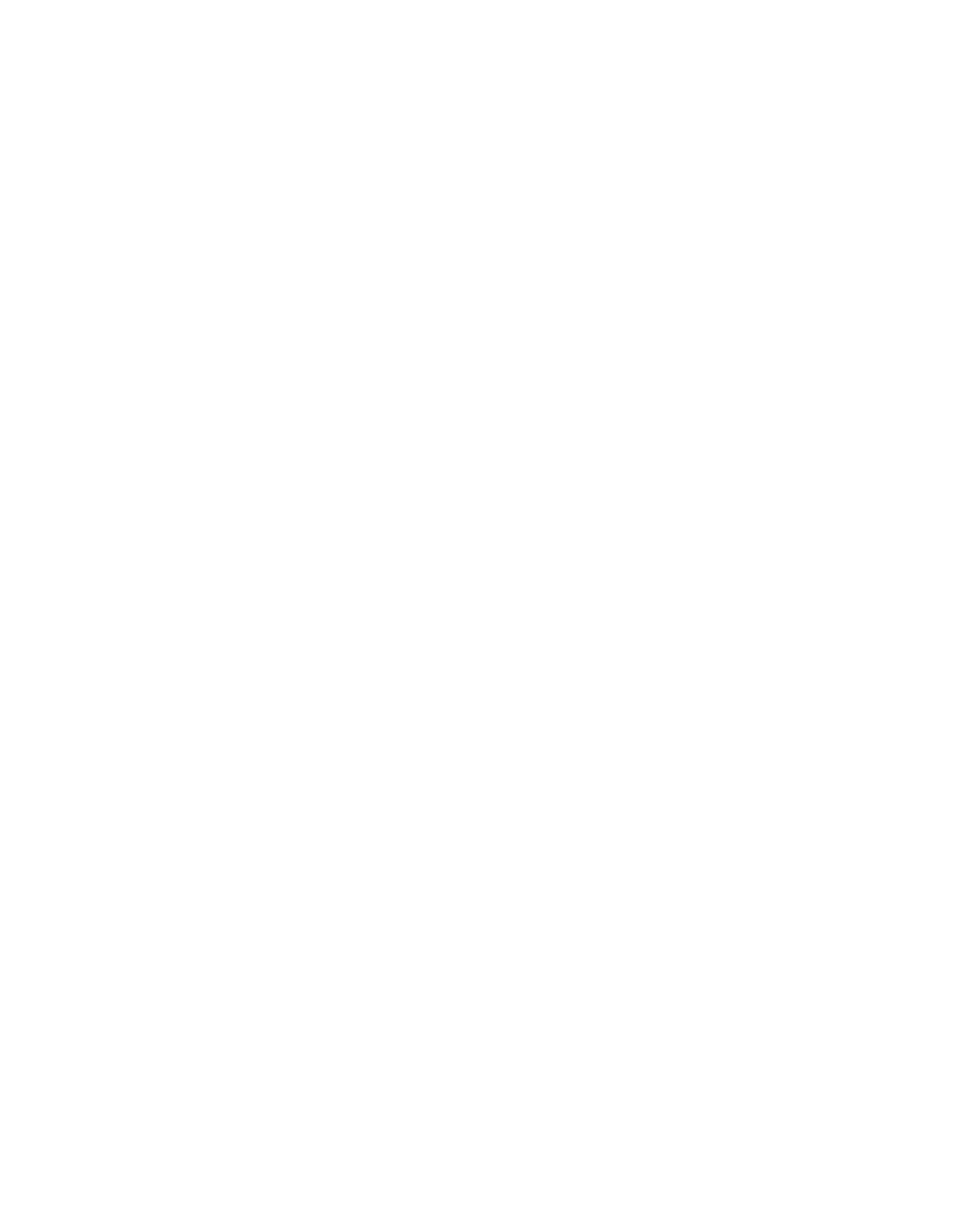### **Contents**

| <b>Section</b> | Page |
|----------------|------|
|                |      |
|                |      |
|                |      |
|                |      |
|                |      |
|                |      |
|                |      |
|                |      |

# **A** WARNING

Before handling this pump, always disconnect the power first. Do not use sparkable electrical devices or flames in a septic (gaseous) or possible septic sump.

Do not work under heavy suspended object unless there is a positive support under it to stop its fall in event of sling or hoist failure. Disregard of this warning could result in personal injury.

This pump should only be serviced by qualified or factory trained personnel.

# **A** CAUTION

This instruction manual includes necessary items for installation, operation and maintenance. Read this manual carefully to ensure correct installation, operation and maintenance.

Be sure to keep this instruction manual on hand for future reference.

Design of this EBARA pump is based on superior engineering and long experience. To prevent trouble and provide satisfactory operation and long life, it is important to understand the EBARA pump thoroughly by careful study of this manual. If any questions arise regarding this manual, please direct them to EBARA INTERNATIONAL CORPORATION.

# **Specifications**

## **A** CAUTION

Be careful not to exceed the given specifications in the use of your products.

Check the nameplate for your pump's head (HEAD), discharge volume (CAPACITY), speed (SPEED), motor voltage and current. Other specifications are noted in the chart below.

| Item                       |             | <b>Specifications</b>                           |  |  |
|----------------------------|-------------|-------------------------------------------------|--|--|
|                            | Type        | Sewage, waste water, miscellaneous drain water  |  |  |
| Liquid handled             | Temperature | Motor: 1 - 10HP : 32 - 122° F                   |  |  |
|                            |             | Motor: 15 - 30HP : 32 - 104° F                  |  |  |
|                            | Casing      | Cast iron                                       |  |  |
| <b>Materials</b>           | Impeller    | Cast iron                                       |  |  |
|                            | Shaft       | 403 stainless steel                             |  |  |
| Motor type                 |             | Air filled submersible motor                    |  |  |
| Shaft seal lubrication oil |             | Turbine No. 32 ISO VG - 32                      |  |  |
| Maximum water depth        |             | 65 ft                                           |  |  |
| Installation               |             | with Quick Discharge Connector or floor mounted |  |  |

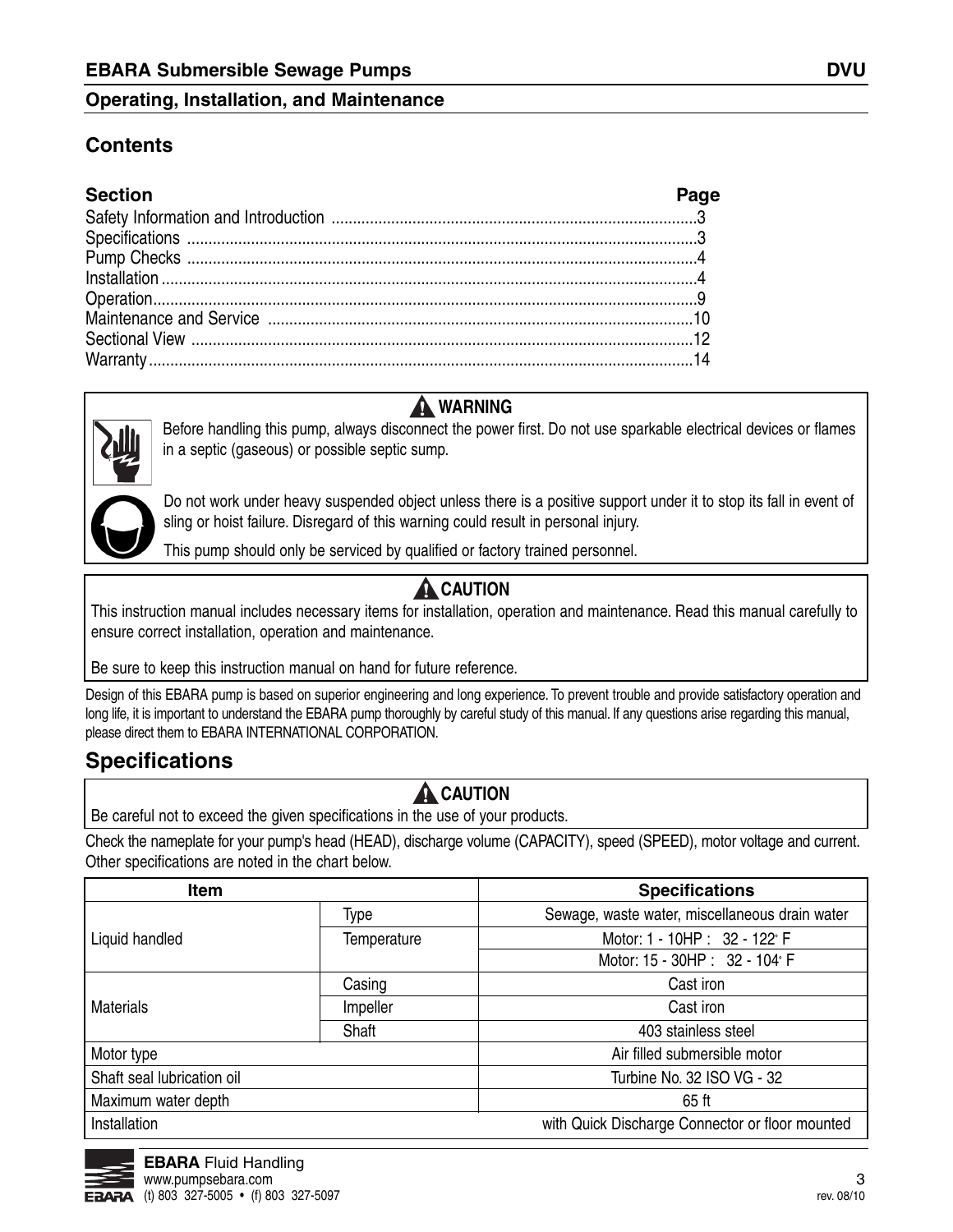## **Pump Checks**

- **1. Check the following points upon receipt of your pump:**
- (1) Check the name plate to confirm that it is the pump ordered.
- (2) Ensure that the pump voltage is the same as the power at your location.
- (3) Check oil level at oil plug.
- (4) Check that all plugs and fastening bolts are properly tightened.
- (5) Check that the pump has not been damaged and the cable glands and cables are in a satisfactory condition.
- (6) Check accessories and spare parts against the packing list.
- (7) Check that the impeller turns smoothly by hand.

### **2. Precautions when operation is suspended:**

(1) If operation is to be suspended for 30 days with the pump immersed in water, measure the insulation resistance of the motor.

If resistance is over 1 mega ohm, operate pump to prevent rust from developing on moving parts. Follow the instructions under OPERATION when pump operation is to be resumed.

(2) For dry storage, clean out pump and store in a dry place. Follow the instructions under INSTALLATION and OPERATION when pump operation is to be resumed.

# **Installation**

**1. Check the following before beginning installation:**



### **A** WARNING

Before insulation resistance measurement, always disconnect the power first.

All electrical work should be performed by a qualified electrician and all national and local electrical codes must be observed.

# **A**CAUTION

When measuring the insulation resistance with meggar for motor windings do not test overload protection.

There are two different types of overload protection. One is MOTOR PROTECTION (AUTO-CUT), that is used for up to 10HP. The pump and motor could still have power to it if AUTO-CUT is kicked out.

The other is THERMAL PROTECTION (MINIATURE THERMAL PROTECTION OR MTP) that is used for 15HP to 30HP. A MTP cable must be installed in the control circuit.

Insulation resistance measurement:

(1) For three phase motor:

With the motor and cable (excluding the power supply connections) immersed in water, use a meggar to measure the insulation resistance between, the ground wire and each phase of the motor.

(2) For single phase motor: Use a megger to measure the insulation resistance between each wire and grounding wire

## **A** CAUTION

Measure the insulation resistance. The value should be more than 1 mega ohm. While making the measurement, keep the power supply cable off the ground.

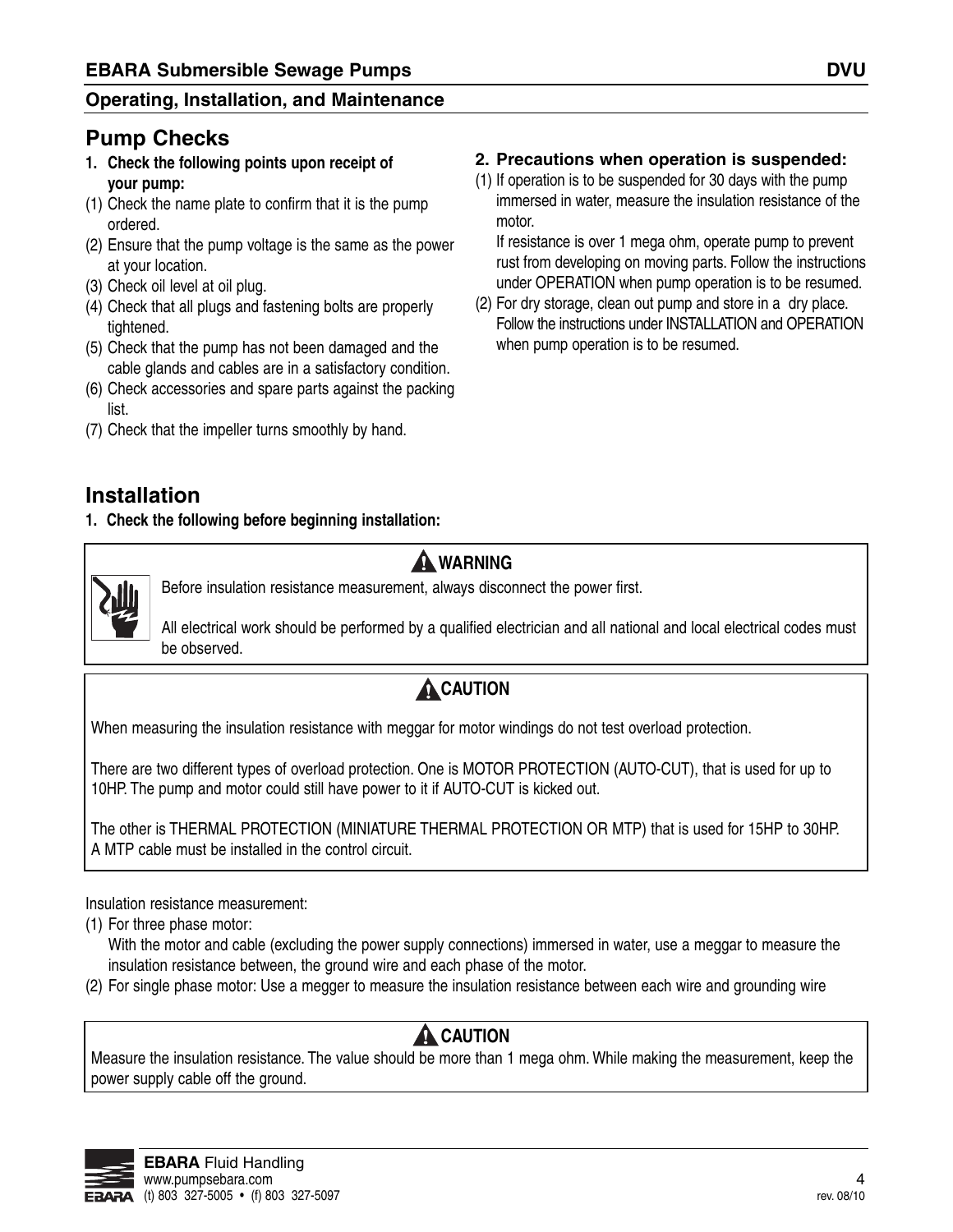# **Installation**

### **2. Pump Installation**

## **A** WARNING



When lifting the pump, use appropriate crane (or hoist) and lift system, check position and tightness of lift system so that weight of the pump is not UNBALANCED.

Failure to observe this precaution can result in serious accidents.

Handle the cables very carefully. If they are bent or pulled excessively, the cable and the moulded seal may be damaged, resulting in insulation failure. Also, care is needed to protect cable ends against water intrusion.

# **A** CAUTION

Before installation check rotation. Correct rotation is clockwise when viewed from top of motor. Read ELECTRICAL WIRING.

- 1. Clean the installation area.
- 2. Under no circumstances should the cable be pulled while the pump is being transported or installed. Attach a chain or rope to the grip and install the pump.
- 3. This pump must not be installed on its side. Ensure that it is installed upright on a secure base.
- 4. Install the pump at a location in the tank where there is the least turbulence.
- 5. If there is a flow of liquid inside the tank, support the cable where appropriate (See Fig. 1).
- 6. Install piping so that air will not be entrapped. If piping must be installed in such a way that air pockets are unavoidable, install an air release valve wherever such air pockets are most likely to develop.
- 7. Do not permit end of discharge piping to be submerged, as backflow will result when the pump is shut down.
- 8. Non-automatic pumps (model DVU) do not have an automatic operating system based on built-in floats. Do not operate the pump for a long time with the water level near the minimum operating level as the automatic cut-off switch incorporated inside the motor will be activated.

To avoid dry operation, install an automatic operating system, as shown in Fig. 2 and maintain a safe operating water level.



**Fig. 1**



**Fig. 2**

H<sub>1</sub>: Operating water level

This must be above the top of the motor.

H2: Lowest water level (motor flange)

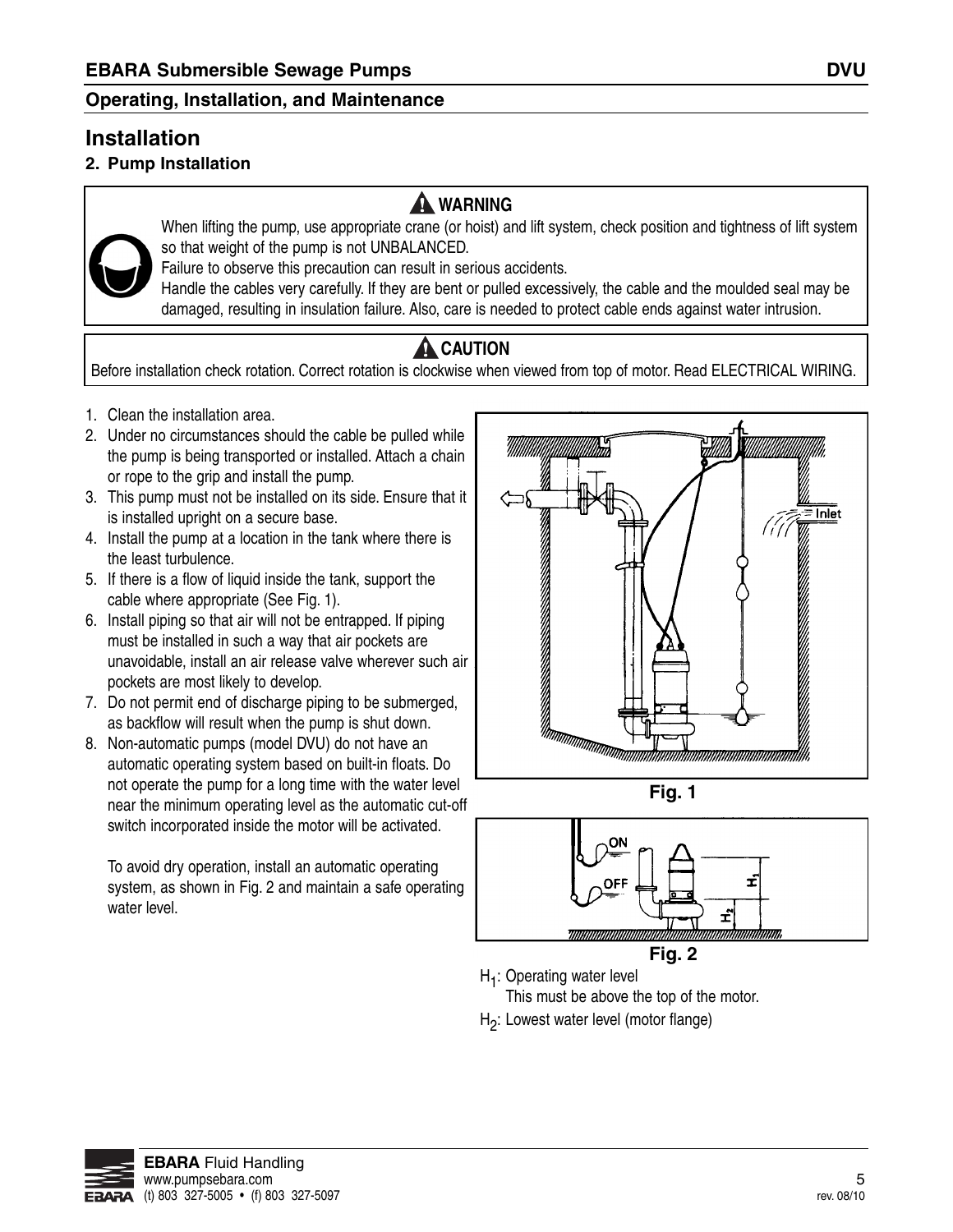### **Installation 3. Electrical Wiring:**



# **A** WARNING

Check that the power is locked off and disconnected before working on pump. All electrical work should be performed by a qualified electrician and all national and local electrical codes must be observed.

#### (1) Wiring

- a) Wire as indicated for the appropriate start system as shown in Fig. 3.
- b) Loose connections will stop the pump. Make sure all electrical connections are secure.

### **Manual Operation Type – Single Phase**

Output 1 to 5HP





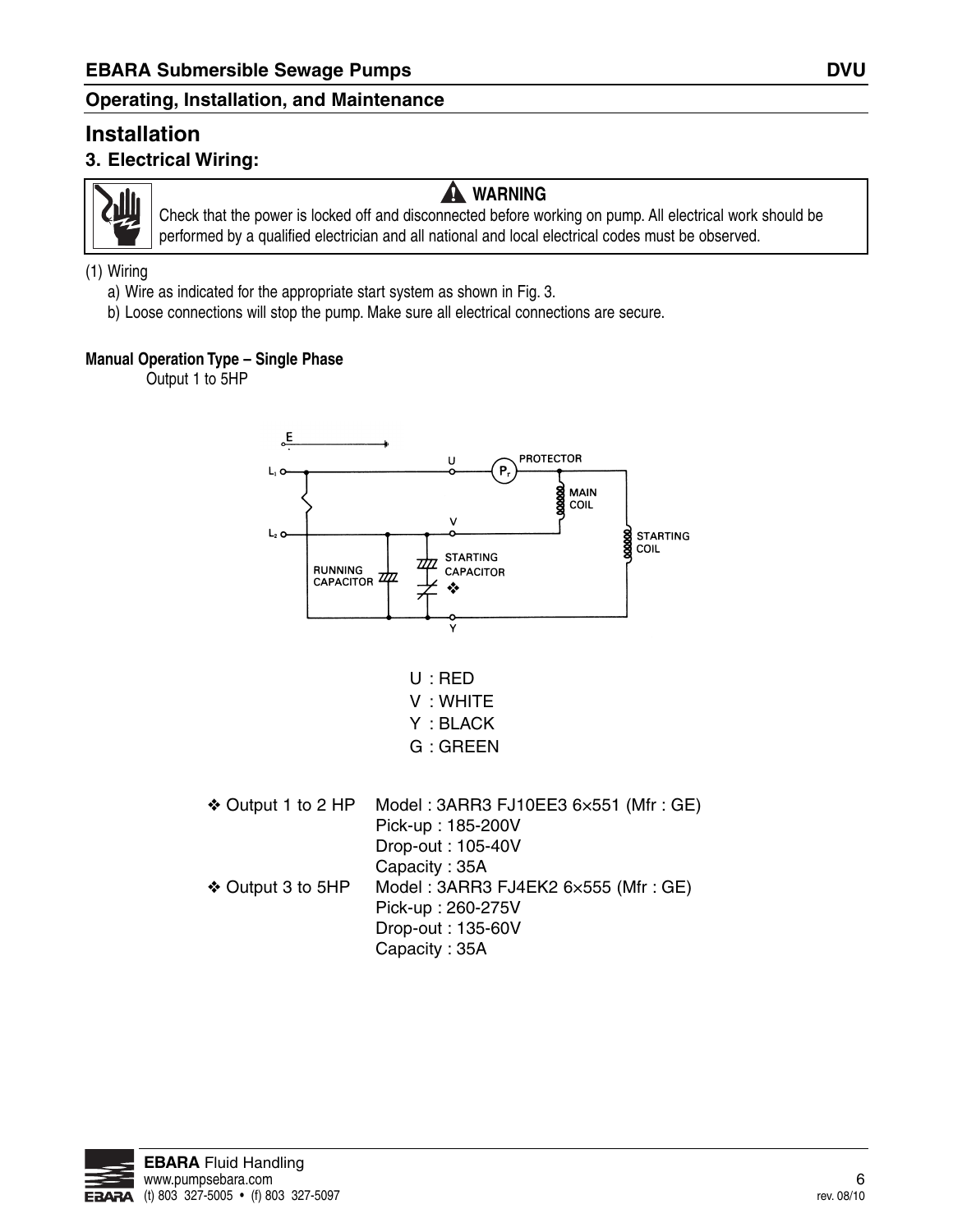### **Manual Operation Type – Three Phase**

Output 1HP 208/230V





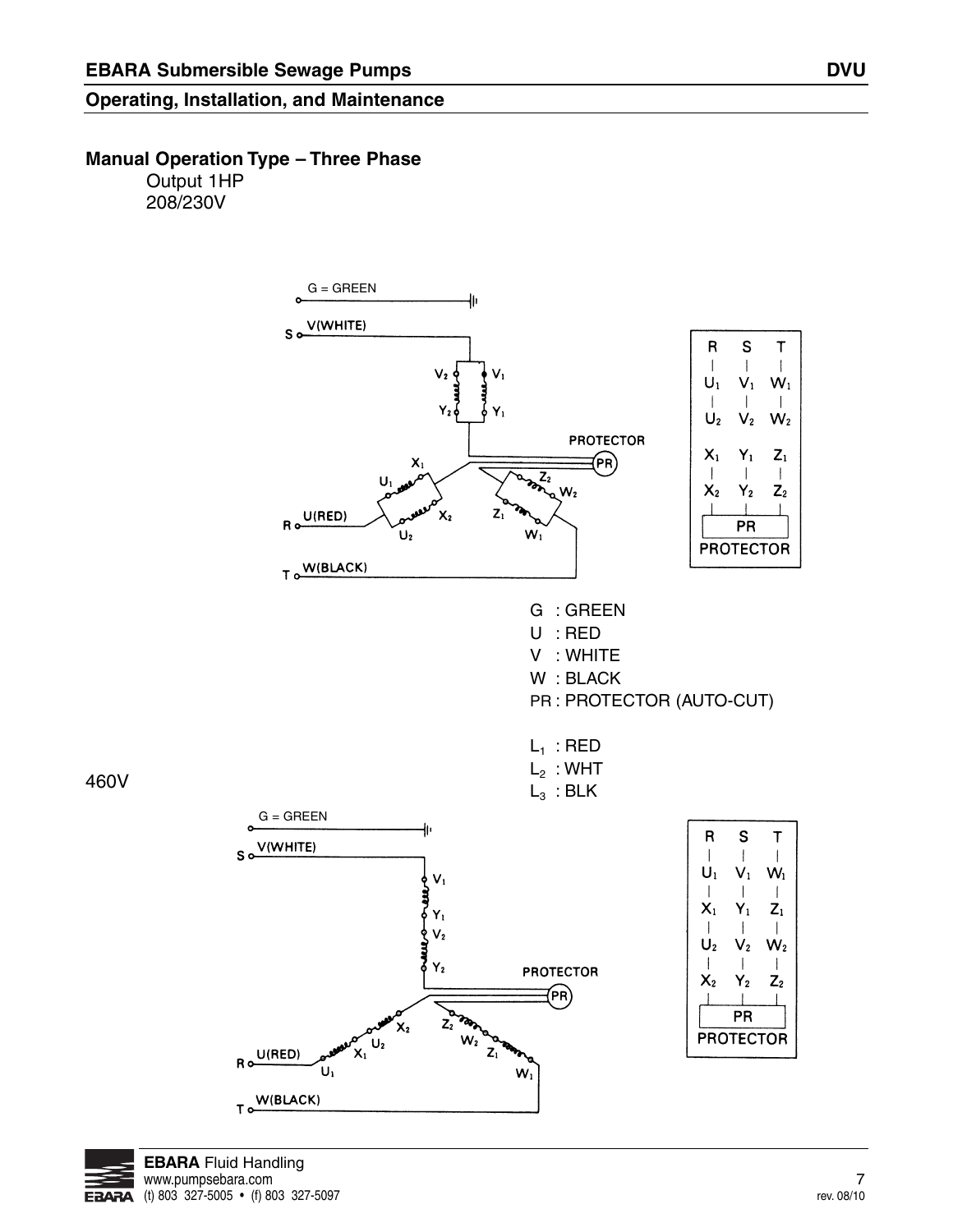### **Manual Operation Type – Three Phase**

Output 2 - 5HP 208/230V



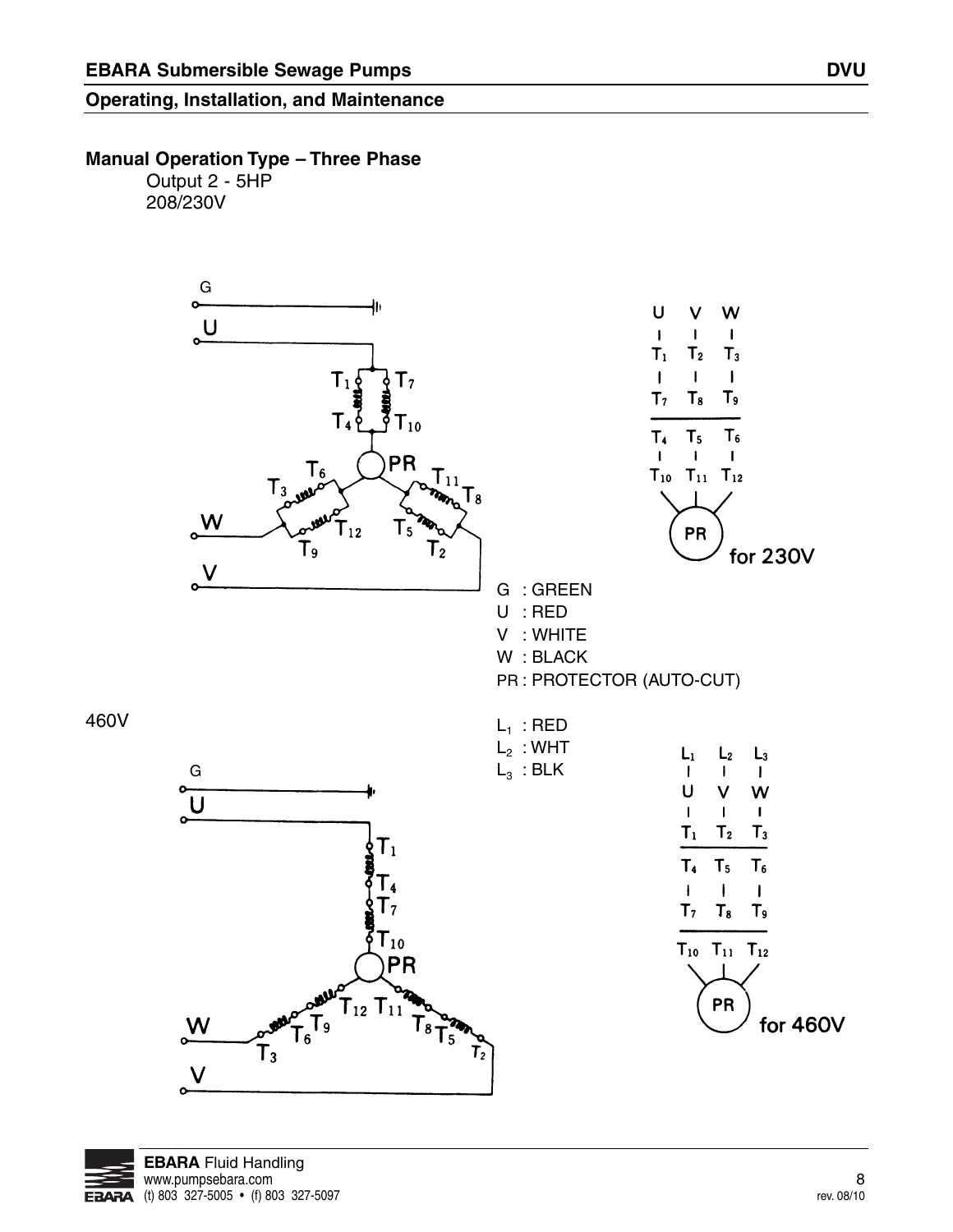# **Installation**

- (2) Cable
	- a) Never let the end of the cable contact water
	- b) If the cable is extended, do not immerse the splice in water.
	- c) Fasten the cable to the discharge piping with tape or vinyl strips.
	- d) Install the cable so that it will not overheat. Overheating is caused by coiling the cable and exposing it to direct sunlight.
- (3) Grounding

As shown in Fig. 4 ground the green wire (label E). Under no circumstances should the green wire be connected to the power supply.

(4) Use short circuit breakers to prevent danger of electrical shock.





# **Operation**

- **1. Before starting the pump:**
	- (1) After completing installation, measure the insulation resistance again as described in INSTALLATION.
	- (2) Check water level.

If the pump is operated continuously for an extended period of time in a dry condition or at the lowest water level, the motor protector (less than 10 HP) or the thermal detector (more than 15 HP) will be activated.

Constant repetition of this action will shorten pump service life. Do not start the pump again in such a situation until after the motor has completely cooled.

### **2. Test Operation:**

# **A** CAUTION

Check rotation. Correct rotation is clockwise when viewed from top of motor. Pump should be started with gate valve closed, and then the operator should open the valve gradually.

### (1) Model DVU

- a) Turn the operating switch on and off a couple of times to check for normal pump start.
- b) Check the direction of rotation. If discharge volume is low or unusual sounds are heard when the pump is operating, rotation has been reversed. When this happens, reverse two of the three wires.
- c) Check amperage, voltage, and head pressure.

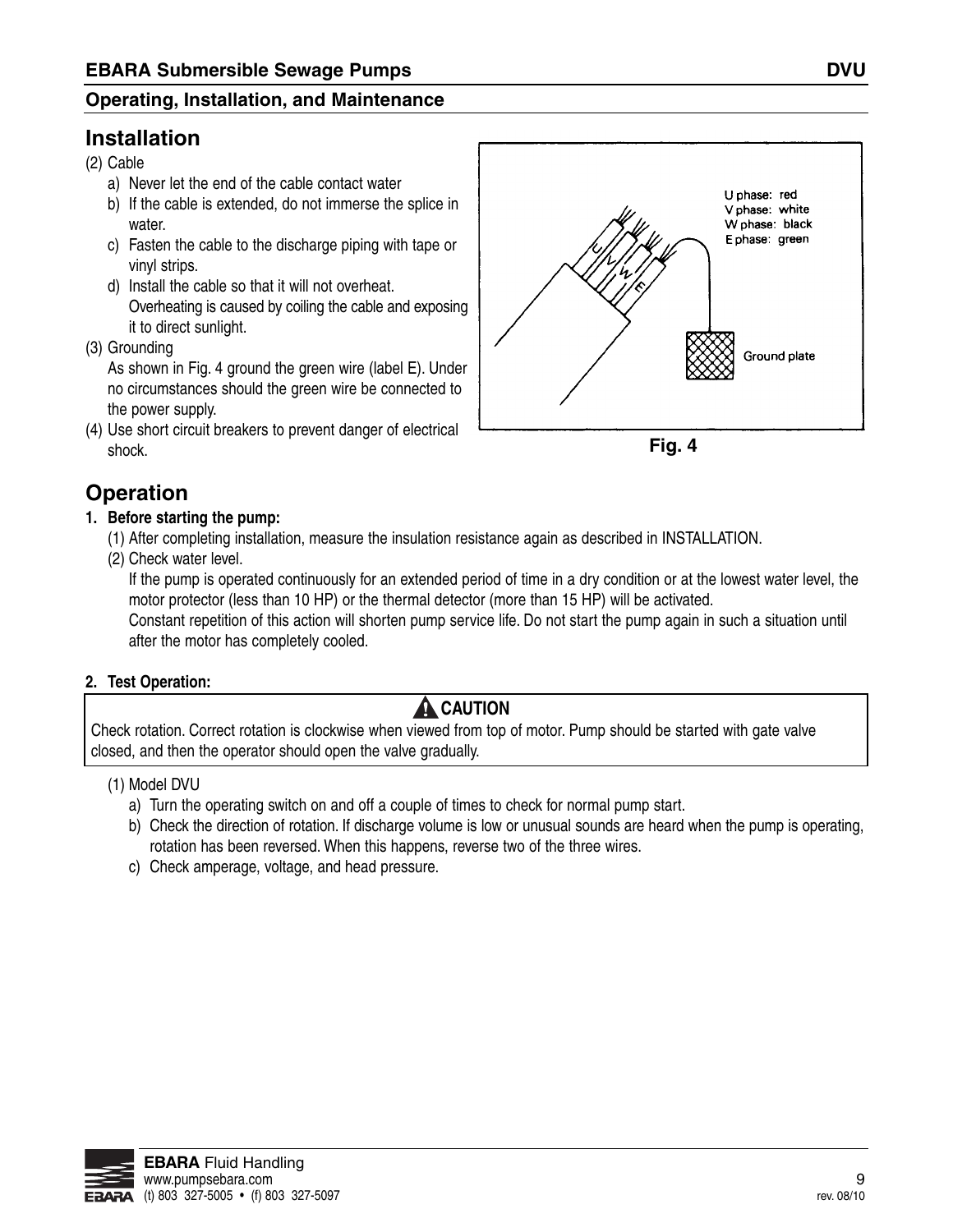### **Maintenance and Service**



**A** WARNING

Disconnect power cable from power source before servicing unit.

Normal maintenance should be done by qualified personnel.

Check pressure, output, voltage, current, vibration, and other specifications. Unusual readings may indicate a problem requiring immediate service. Contact your local EBARA INTERNATIONAL CORPORATION representative as soon as possible.

#### **1. Daily inspections:**

(1) Check current and ammeter fluctuation daily. If ammeter fluctuation is great, even though within the limits of pump rating, foreign matter may be clogging the pump. If the quantity of liquid discharged falls suddenly, foreign matter may be blocking the suction inlet.

#### **2. Regular inspections:**

(1) Monthly inspections

Measure the insulation resistance. The value should be more than 1 mega ohm. If resistance starts to fall rapidly even with an initial indication of over 1 mega ohm, this may be an indication of trouble and repair work is required.

(2) Every 6 months

Check the mechanical seal every six months. If you notice water mixed with the oil or cloudy texture of the oil, these may be indications of a defective mechanical seal requiring replacement. The service life of the mechanical seal can be prolonged by replacing the oil in the mechanical seal chamber once a year. When replacing the oil, lay the pump on its side, with filler plug on top as shown in Fig. 5.



**Fig. 5**

| НP | Oil    |  |  |  |  |
|----|--------|--|--|--|--|
|    | 30 ozs |  |  |  |  |
| 2  | 40 ozs |  |  |  |  |
| 3  | 50 ozs |  |  |  |  |
| 5  | 50 ozs |  |  |  |  |
|    |        |  |  |  |  |

### **Oil Capacities for DVU pumps**

### **Table 1**

(3) Preventive maintenance yearly

Conduct an overhaul of the pump annually. These intervals will reduce the possibility of future trouble.

#### **3. Parts that will need to be replaced:**

Replace the appropriate part when the following conditions are apparent.

| <b>Replaceable Part</b> | <b>Mechanical Seal</b>                                   | Oil Filter plug gasket                      | <b>Lubricating oil</b>       | O-ring                         |
|-------------------------|----------------------------------------------------------|---------------------------------------------|------------------------------|--------------------------------|
| Replacement guide       | Whenever oil in<br>mechanical seal<br>chamber is clouded | Whenever oil is<br>replaced or<br>inspected | Whenever clouded<br>or dirty | Whenever pump<br>is overhauled |
| Frequency               | Annually                                                 | Annually                                    | Annually                     | Annually                       |

Above replacement schedule is based on normal operating conditions.

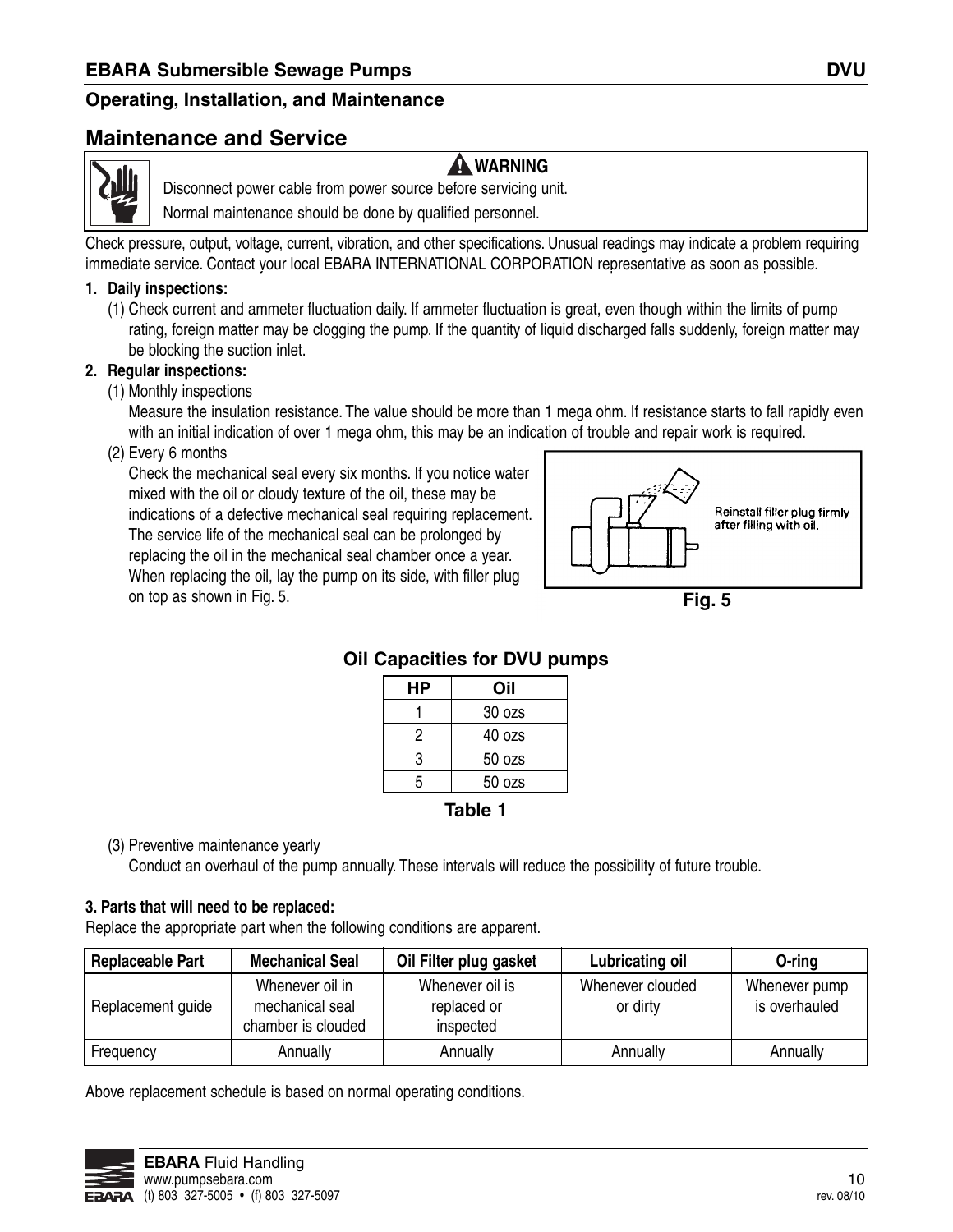#### **Troubleshooting**

# **A** CAUTION

All service should be done by factory trained or qualified personnel only.

| <b>Trouble</b>                                                                                                                                                                                                                                                                                                                                             | Cause                                                                                                                                                                                                                                                                                                                                                                                                                                                          | Remedy                                                                                                                                                                                                                                                                                                                                                                                                                           |
|------------------------------------------------------------------------------------------------------------------------------------------------------------------------------------------------------------------------------------------------------------------------------------------------------------------------------------------------------------|----------------------------------------------------------------------------------------------------------------------------------------------------------------------------------------------------------------------------------------------------------------------------------------------------------------------------------------------------------------------------------------------------------------------------------------------------------------|----------------------------------------------------------------------------------------------------------------------------------------------------------------------------------------------------------------------------------------------------------------------------------------------------------------------------------------------------------------------------------------------------------------------------------|
| Does not start.<br>Starts, but                                                                                                                                                                                                                                                                                                                             | (1) Power failure<br>(2) Large discrepancy between power source and voltage                                                                                                                                                                                                                                                                                                                                                                                    | (1)-(3) Contact electric power company; devise counter-measures                                                                                                                                                                                                                                                                                                                                                                  |
| immediately stops.                                                                                                                                                                                                                                                                                                                                         | (3) Significant drop in voltage<br>(4) Motor phase malfunction<br>(5) Electric circuit connection faulty<br>(6) Faulty connection of control circuit<br>(7) Blown fuse<br>(8) Faulty magnetic switch<br>(9) Water is not at level indicated by float<br>(10) Float is not in appropriate level<br>(11) Float defective<br>(12) Short circuit breaker is functioning<br>(13) Foreign matter clogging pump<br>(14) Motor burned out<br>(15) Motor bearing broken | (4) Inspect connections and magnetic switch<br>(5) Inspect electric circuit<br>(6) Correct wiring<br>(7) Replace with correct type of fuse<br>(8) Replace with correct type of magnetic switch<br>(9) Raise water level<br>(10) Move float to an appropriate starting level<br>(11) Repair or replace<br>(12) Repair location of short circuit<br>(13) Remove foreign matter<br>(14) Repair or replace<br>(15) Repair or replace |
| Operates, but stops<br>after a while.                                                                                                                                                                                                                                                                                                                      | (1) Prolonged dry operation has activated motor protector<br>and caused pump to stop<br>(2) High liquid temperature has activated motor protector<br>and caused pump to stop                                                                                                                                                                                                                                                                                   | (1) Raise stop water level<br>(2) Lower liquid temperature                                                                                                                                                                                                                                                                                                                                                                       |
| Does not pump.<br>Inadequate volume.                                                                                                                                                                                                                                                                                                                       | (1) Reverse rotation<br>(2) Significant drop in voltage<br>(3) Operating a 60Hz pump on 50Hz<br>(4) Discharge head is high<br>(5) Large piping loss<br>(6) Low operating water level causes air suction<br>(7) Leaking from discharge piping<br>(8) Clogging of discharge piping<br>(9) Foreign Matter in suction inlet<br>(10) Foreign matter clogging pump<br>(11) Worn impeller                                                                             | (1) Correct rotation (see Operation 2, (3))<br>(2) Contact electric power company and devise<br>counter-measures<br>(3) Check nameplate<br>(4) Recalculate and adjust<br>(5) Recalculate and adjust<br>(6) Raise water level or lower pump<br>(7) Inspect, repair<br>(8) Remove foreign matter<br>(9) Remove foreign matter<br>(10) Disassemble and remove foreign matter<br>(11) Replace impeller                               |
| Over current                                                                                                                                                                                                                                                                                                                                               | (1) Unbalanced current and voltage<br>(2) Significant voltage drop<br>(3) Motor phase malfunction<br>(4) Operating 50HZ pump on 60Hz<br>(5) Reverse rotation<br>(6) Low head; excessive volume of water<br>(7) Foreign matter clogging pump<br>(8) Motor bearing is worn or damaged                                                                                                                                                                            | (1) Contact electric power company and devise counter-measure<br>(2) Contact electric power company and devise counter-measure<br>(3) Inspect connections and magnetic switch<br>(4) Check nameplate<br>(5) Correct rotation (see Operation 2. (3))<br>(6) Replace pump with low head pump<br>(7) Disassemble and remove foreign matter<br>(8) Replace bearing                                                                   |
| Pump vibrates;<br>excessive operating<br>noise.                                                                                                                                                                                                                                                                                                            | (1) Reverse rotation<br>(2) Pump clogged with foreign matter<br>(3) Piping resonates<br>(4) Gate valve is closed too far                                                                                                                                                                                                                                                                                                                                       | (1) Correct rotation<br>(2) Disassemble and remove foreign matter<br>(3) Improve piping<br>(4) Open gate valve                                                                                                                                                                                                                                                                                                                   |
| Single phase motor:<br>Motor hums, but will not<br>run, over load trips.<br>In approximately 15-20<br>seconds. After an off<br>time of 30-60 seconds,<br>overload protector will<br>reclose. If motor again<br>hums and overload trips,<br>the fault is probably due to<br>either a defective start<br>capacitor or relay, or<br>perhaps the motor itself. | (1) Defective start capacitor<br>(2) Defective relay:<br>a) Check relay coil with continuity meter<br>b) Check for loose or broken connection in relay and<br>start capacitor circuit<br>c) If after step (2b) motor fails to start, check with<br>continuity indicator across terminal 162<br>(3) Defective motor; if motor fails to start after replacing<br>relay (start or run capacitor if used), motor may be<br>defective                               | (1) Replace start capacitor.<br>(2a) Replace relay if open coil is found<br>(2b) If circuit is intact, replace start capacitor and restart motor<br>(2c) If no continuity is indicated, replace relay<br>(3) Check motor for electrical and mechanical defects                                                                                                                                                                   |

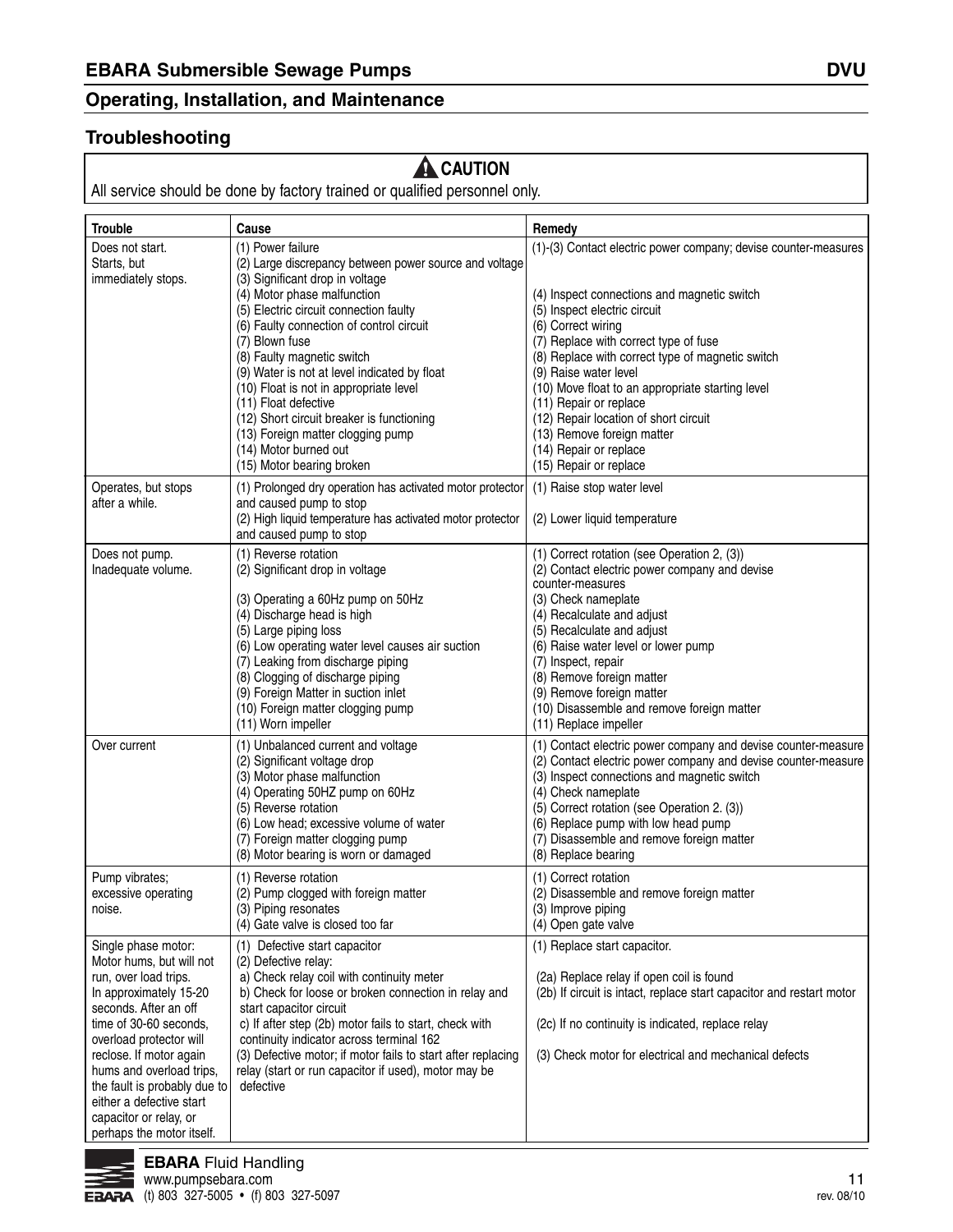#### **Construction Single Phase** 1 to 5HP

 $\binom{1}{\mathbf{8}}$  $\frac{849}{2}$  $(200)$  $(817)$  $\left( 830\right)$  $(876)$ 町面  $\binom{60}{ }$  $\frac{1}{2}$ ₩  $(802)$  $(814)$  $\left(\frac{849}{1}\right)$  $(816)$  $(11)$  $\sqrt{174}$  $\begin{pmatrix} 20 \\ 120 \end{pmatrix}$ 侮  $\frac{\sqrt{15}}{1}$  $(005)$  $($ 039 $)$  $($ 00 I $)$  $($ 021)  $(080)$  $(135)$  $(25)$ 

| <b>PART</b><br>NO. | PART NAME                  | <b>MATERIAL</b>     | ASTM, AISI<br>CODE | NO. FOR<br>1 UNIT | <b>PART</b><br>NO. | PART NAME              | <b>MATERIAL</b>  | ASTM, AISI<br>CODE | NO. FOR<br>1 UNIT |
|--------------------|----------------------------|---------------------|--------------------|-------------------|--------------------|------------------------|------------------|--------------------|-------------------|
| 001                | <b>CASING</b>              | <b>CAST IRON</b>    | A48 Class 30       |                   | 135                | <b>WASHER</b>          | 304 STAINLESS    | AISI304            |                   |
| 005                | <b>INTERMEDIATE CASING</b> | <b>CAST IRON</b>    | A48 Class 30       |                   | 174                | <b>DISCHARGE ELBOW</b> | <b>CAST IRON</b> | A48 Class 30       |                   |
| +021               | <b>IMPELLER</b>            | <b>CAST IRON</b>    | A48 Class 30       |                   | 193                | OIL PLUG               | 316 STAINLESS    | AISI316            |                   |
| 039                | <b>KEY</b>                 | 420 STAINLESS       | AISI420            |                   | 200                | <b>LIFTING HANGER</b>  | <b>STEEL</b>     | A283 Grade D       |                   |
| <b>+080</b>        | <b>BUSHING</b>             | <b>STEEL</b>        | A283 Grade D       |                   | 801                | <b>ROTOR</b>           |                  |                    |                   |
| †111               | <b>MECHANICAL SEAL</b>     |                     |                    | <b>SET</b>        | 802                | <b>STATOR</b>          |                  |                    |                   |
| $+115-1$           | O-RING                     | <b>RUBBER (NBR)</b> |                    |                   | <b>+811</b>        | SUBMERSIBLE CABLE      |                  |                    |                   |
|                    | <b>+115-2 O-RING</b>       | RUBBER (NBR)        |                    |                   | 814                | <b>MOTOR FRAME</b>     | <b>CAST IRON</b> | A48 Class 30       |                   |
|                    | <b>+115-3 O-RING</b>       | <b>RUBBER (NBR)</b> |                    |                   | 816                | <b>BRACKET</b>         | <b>CAST IRON</b> | A48 Class 30       |                   |
| $+117-1$           | GASKET                     |                     |                    |                   | 817                | <b>BRACKET</b>         | <b>CAST IRON</b> | A48 Class 30       |                   |
|                    | <b>+117-2 GASKET</b>       |                     |                    |                   | 830                | <b>SHAFT</b>           | 403 STAINLESS    | AISI403            |                   |
| $120 - 1$          | <b>BOLT</b>                | 304 STAINLESS       | AISI304            | 4                 | <b>+849-1</b>      | <b>BALL BEARING</b>    |                  |                    |                   |
| $120 - 2$          | <b>BOLT</b>                | 304 STAINLESS       | AISI304            | 4 or 8            | †849-2             | <b>BALL BEARING</b>    |                  |                    |                   |
| 125                | <b>BOLT</b>                | 304 STAINLESS       | AISI304            |                   | 876                | <b>MOTOR PROTECTOR</b> |                  |                    |                   |

Motors are purchased as a complete unit †: Recommended spare parts

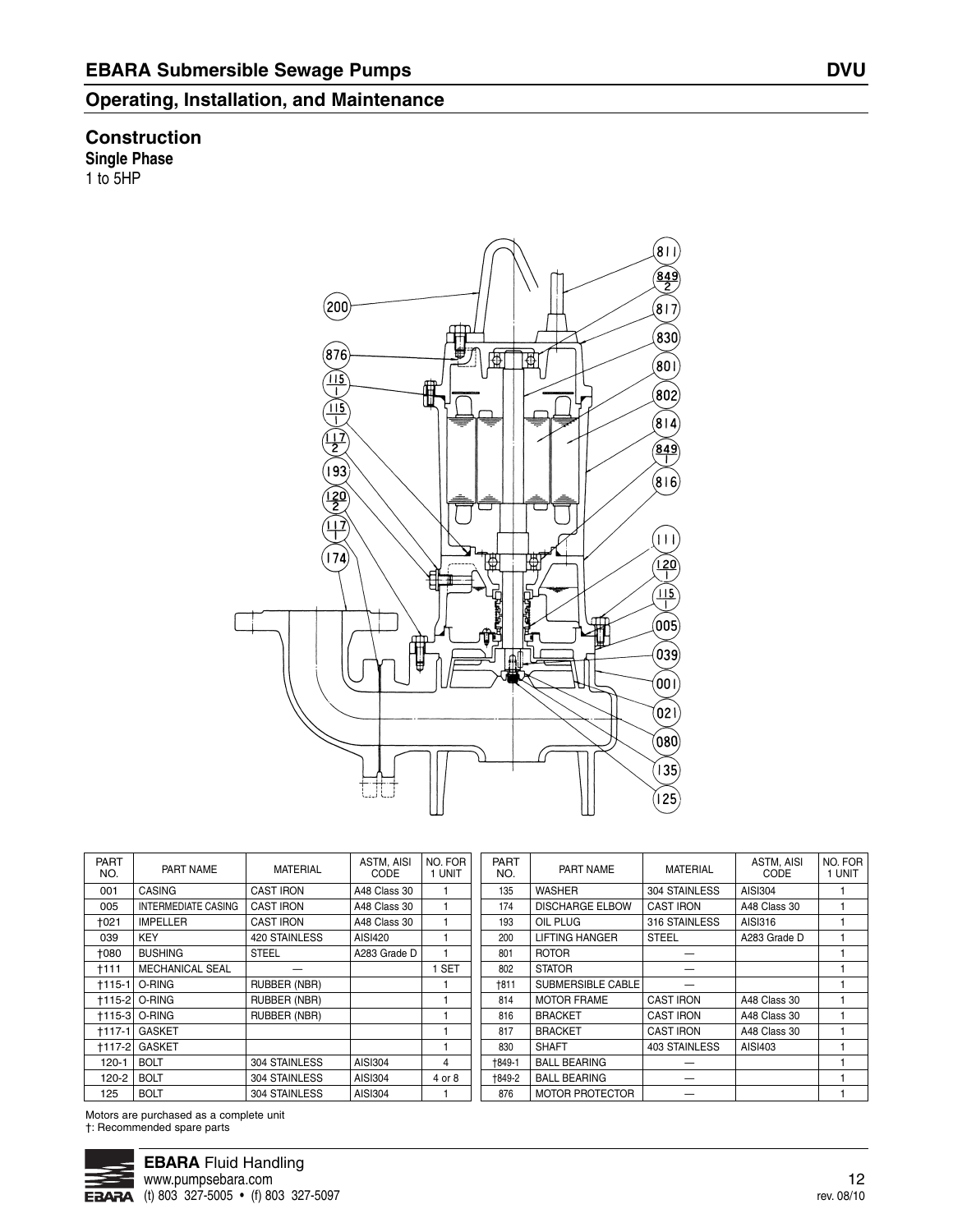#### **Construction**

**Three Phase**

1 to 2HP



| <b>PART</b><br>NO. | PART NAME                  | <b>MATERIAL</b>     | ASTM, AISI<br>CODE | NO. FOR<br>1 UNIT | <b>PART</b><br>NO. | PART NAME                | <b>MATERIAL</b>      | ASTM, AISI<br>CODE | NO. FOR<br>1 UNIT |
|--------------------|----------------------------|---------------------|--------------------|-------------------|--------------------|--------------------------|----------------------|--------------------|-------------------|
| 001                | <b>CASING</b>              | <b>CAST IRON</b>    | A48 Class 30       |                   | 135                | <b>WASHER</b>            | 304 STAINLESS        | AISI304            |                   |
| 005                | <b>INTERMEDIATE CASING</b> | <b>CAST IRON</b>    | A48 Class 30       |                   | 174                | <b>DISCHARGE ELBOW</b>   | <b>CAST IRON</b>     | A48 Class 30       |                   |
| +021               | <b>IMPELLER</b>            | <b>CAST IRON</b>    | A48 Class 30       |                   | 193                | OIL PLUG                 | 316 STAINLESS        | AISI316            |                   |
| 039                | <b>KEY</b>                 | 420 STAINLESS       | AISI420            |                   | 200                | <b>LIFTING HANGER</b>    | <b>STEEL</b>         | A283 Grade D       |                   |
| 1080               | <b>BUSHING</b>             | <b>STEEL</b>        | A283 Grade D       |                   | 801                | <b>ROTOR</b>             |                      |                    |                   |
| †111               | <b>MECHANICAL SEAL</b>     |                     |                    | 1 SET             | 802                | <b>STATOR</b>            |                      |                    |                   |
| $+115-1$           | O-RING                     | <b>RUBBER (NBR)</b> |                    |                   | †811               | SUBMERSIBLE CABLE        |                      |                    |                   |
| $+115-2$           | O-RING                     | <b>RUBBER (NBR)</b> |                    |                   | 814                | <b>MOTOR FRAME</b>       | <b>CAST IRON</b>     | A48 Class 30       |                   |
| $+115-3$           | O-RING                     | <b>RUBBER (NBR)</b> |                    |                   | 816                | <b>BRACKET</b>           | <b>CAST IRON</b>     | A48 Class 30       |                   |
| $+115-4$           | O-RING                     | <b>RUBBER (NBR)</b> |                    |                   | 817                | <b>BRACKET</b>           | <b>CAST IRON</b>     | A48 Class 30       |                   |
| $+117-1$           | <b>GASKET</b>              |                     |                    |                   | 830                | <b>SHAFT</b>             | <b>403 STAINLESS</b> | AISI403            |                   |
| $+117-2$           | <b>GASKET</b>              |                     |                    |                   | 842                | <b>MOTOR COVER</b>       | <b>CAST IRON</b>     | A48 Class 30       |                   |
| $+117-3$           | <b>GASKET</b>              | <b>RUBBER (NBR)</b> |                    |                   | 848                | <b>MOTOR PROTECTOR</b>   |                      |                    |                   |
| 120-1              | <b>BOLT</b>                | 304 STAINLESS       | AISI304            | 4 or 8            | +849-1             | <b>BALL BEARING</b>      |                      |                    |                   |
| 120-2              | <b>BOLT</b>                | 304 STAINLESS       | AISI304            | 4                 | +849-2             | <b>BALL BEARING</b>      |                      |                    |                   |
| 120-3              | <b>BOLT</b>                | 304 STAINLESS       | AISI304            | 4                 | 915                | <b>EXTERNAL TERMINAL</b> |                      |                    |                   |
| 125                | <b>BOLT</b>                | 304 STAINLESS       | AISI304            |                   |                    |                          |                      |                    |                   |
|                    |                            |                     |                    |                   |                    |                          |                      |                    |                   |

Motors are purchased as a complete unit †: Recommended spare parts

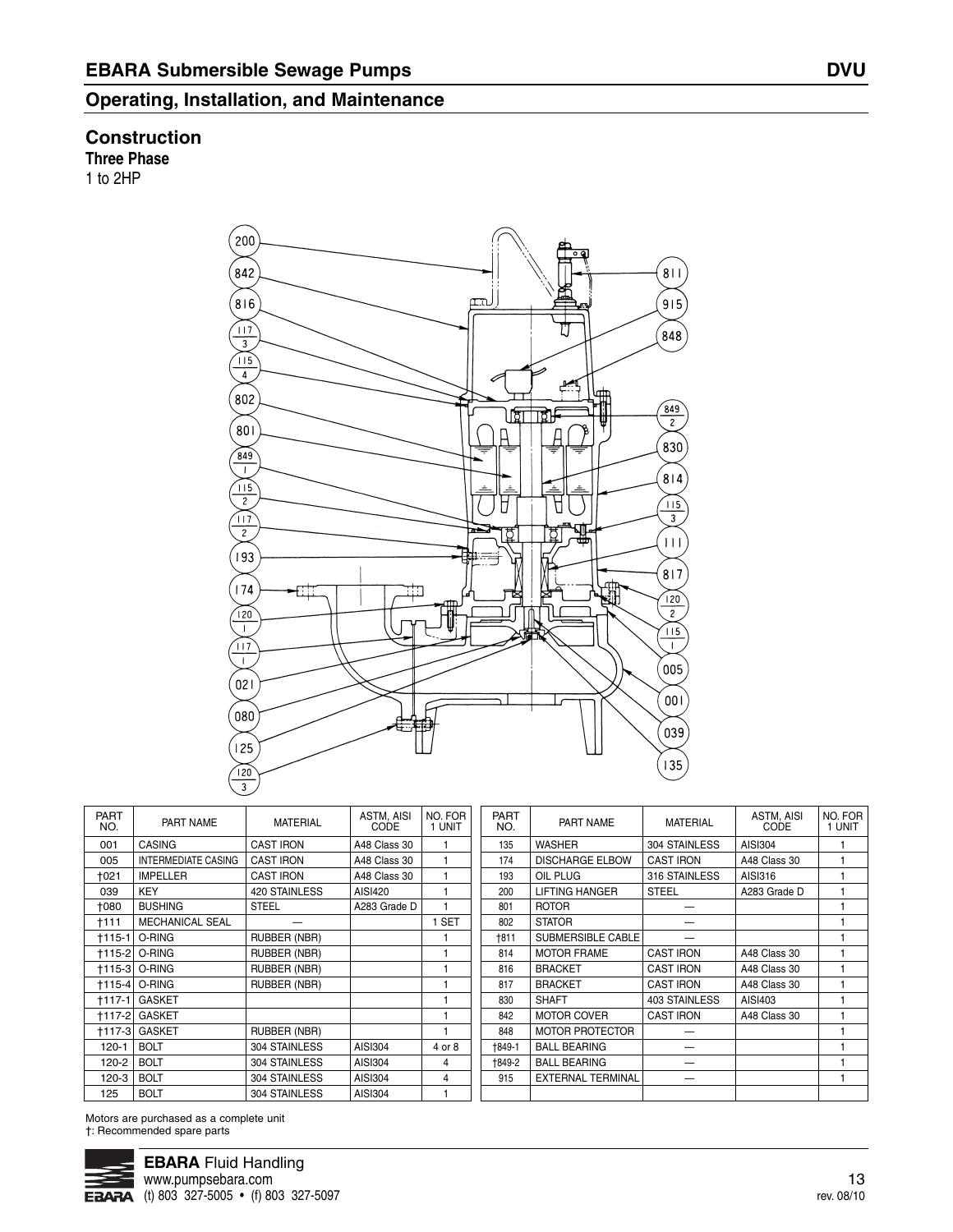#### **All specifications subject to change without notice.**

#### **Ebara International Corporation**

1651 Cedar Line Drive Rock Hill, SC 29730

#### **STANDARD CONDITIONS OF SALE**

These STANDARD CONDITIONS OF SALE ("Conditions") exclusively define the contractual relationship between EBARA INTERNATIONAL CORPORATION ("EIC") and the Purchaser, and no terms proposed by the Purchaser in conflict with or additional to these Conditions shall become a part of the contract of sale unless expressly accepted in writing by EIC. Any EIC proposal to which these Conditions are attached shall be for information purposes only, and Purchaser's order is subject to acceptance and acknowledgment by EIC as the supplier of the equipment ordered in accordance with these conditions.

#### TERMS OF PAYMENT

Terms of Payment for any order based on these Conditions shall be included in the EIC Proposal of which these Conditions are a part.

#### PRICE ADJUSTMENT

The price clauses applicable to the contract of sale of which these Conditions are a part are included in the EIC Proposal and are based on the proposed shipping date of the equipment cited. In the event of delays in release to manufacture or in shipment for any reason, the contract price shall be adjusted to the price in effect at the time of shipment. Some equipment to be provided hereunder which is not manufactured by EIC ("Other Equipment") may be subject to different pricing adjustment policies than those stated for the EIC-manufactured equipment ("EIC Products"), which Other Equipment shall be identified in the Proposal of which these Conditions are a part and which shall be incorporated in the contract.

#### I. WARRANTY, REMEDY, DISCLAIMER

EIC warrants for a period of twelve months from the date of initial startup or eighteen months from the date of shipment, whichever shall first occur (the "Warranty Period") the EIC Products to be delivered hereunder against defects in material and workmanship, under normal use and service when installed, used and maintained in accordance with instructions supplied by EIC. This is EIC's sole and exclusive warranty. It applies only to EIC Products and specifically excludes Other Equipment, whether or not such Other Equipment is included in EIC's scope of supply hereunder. Such Other Equipment is warranted only by its manufacturer. If such a defect appears in EIC Products within the Warranty Period and Purchaser has given EIC immediate written notice of same, EIC will either repair the part, or at its option replace the part, by shipping a similar part F.O.B. EIC's shipping point, or at its option refund an equitable portion of the purchase price. EIC may require the return of the defective part, transportation prepaid, to establish the claim. All costs of removal, reinstallation, field labor and transportation shall be borne by the Purchaser. No allowance will be made for repairs without EIC's written consent or approval, and the Warranty Period shall not be suspended upon stopping operation for warranty repairs, nor recommence upon completion of the warranty repairs, but shall run continuously from commencement until normal expiration. Repair parts shall carry no greater warranty than the remaining balance of the underlying EIC Product into which they may be installed, expiring at the same time as said underlying warranty.

Any descriptions of the EIC Products or Other Equipment, any specifications, and any samples, models, bulletins, or similar material used in connection with this sale are for the sole purpose of identifying the said Equipment and are not to be construed as express or implied warranties. Unless during the warranty period all repairs or replacements or parts or components for EIC Products are with EIC-approved parts or components, and all warranty service is performed by EIC or its authorized distributor or representative, the warranty responsibility of EIC shall immediately terminate.

EIC MAKES NO OTHER WARRANTY OF ANY KIND WHATSOEVER, EXPRESS OR IMPLIED; AND ALL WARRANTIES OF MERCHANTABILITY AND FITNESS FOR A PARTICULAR PURPOSE ARE HEREBY DISCLAIMED BY EIC AND EXCLUDED FROM THESE CONDITIONS. The Purchaser's sole and exclusive remedy, whether upon warranty, contract or tort, including negligence, will be to proceed under this warranty. All liability of EIC shall terminate no later than the expiration of the Warranty Period.

\_N.B.: If the Equipment being sold hereunder is designated "Municipal: Permanent Installations," there is attached hereto, incorporated by reference herein and made a part hereof, as Attachment A., EIC's "5 Year (10,000 Hour) Pump Warranty" (hereinafter, "Municipal Warranty"). Said Municipal Warranty replaces and supersedes in its entirety this Warranty, Remedy, Disclaimer Paragraph I. All other terms and conditions of these STANDARD TERMS AND CONDITIONS OF SALE remain unchanged.

#### II. INSPECTIONS, TESTS

Any Purchaser inspections or shop testing of EIC Product at EIC's facilities prior to its shipment must be authorized by EIC in writing at least ten (10) days prior to such inspection, and shall be subject to EIC's manufacturing cycle availability and facility security requirements. Field testing of EIC Products may be conducted by Purchaser to confirm mechanical compatibility of the EIC Product and that there has been no damage in transit, but compliance with specifications shall be conclusively established by shop tests at EIC's facilities.

#### III. LIMITATION OF LIABILITY

EIC shall not in any event be liable for special, indirect, incidental or consequential damages, including liquidated damages in any amount. EIC's liability on any claim of any kind, including negligence, for any loss or damage arising out of, connected with, or resulting from a contract based on these Conditions, or the performance or breach thereof, or the design, manufacturer, sale, delivery, resale, installation, technical direction of installation, inspection, repair, operation or use of any EIC Products covered by or furnished hereunder shall in no case exceed the price paid by the Purchaser for the Equipment. EIC also disclaims liability, whether in contract, tort, warranty or otherwise, to any party other than Purchaser, and EIC's sole responsibilities with respect to Other Equipment furnished hereunder shall be to ensure mechanical compatibility of EIC Equipment with the Other Equipment and to pass through to the Purchaser whatever warranty the Other Equipment manufacturer has provided to EIC.

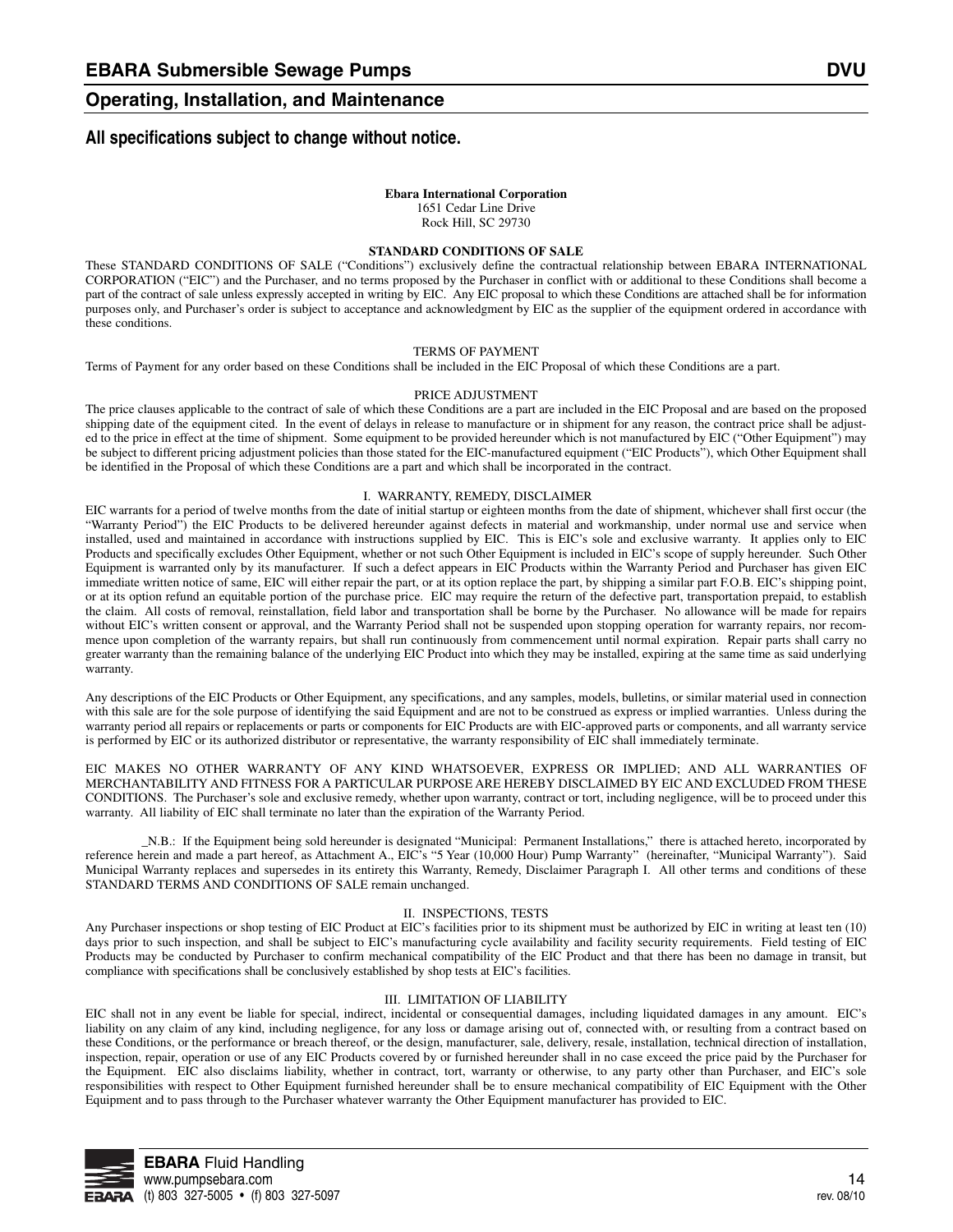#### IV. SHIPPING DATES/FORCE MAJEURE

The time for shipment given herein is approximate and is estimated from the date of receipt of order with complete manufacturing information and approval of drawings as may be necessary. EIC shall not be liable for any loss or damage for delay or non-delivery due to the acts of civil or military authority, acts of the Purchaser or by reason of "force majeure", which shall be deemed to mean all causes whatsoever not reasonably within the control of EIC, including, but not limited to, acts of God, war, riot or insurrection, blockades, embargoes, sabotage, epidemics, fires, strikes, lockouts or other industrial disturbances, delays of carriers and inability to secure materials, labor or manufacturing facilities.

#### V. PAYMENTS

The prices quoted herein are specified in U.S. Dollars and shall be payable to EIC free of all exchange, conversion and collection fees or charges. Pro rata payments shall be made for partial shipments. If shipment is temporarily suspended or postponed at the Purchaser's request, or prevented per paragraph IV., above, then all dates of payment based on date of shipment shall relate instead to the date of completion of manufacture. Letters of credit or other credit instruments established for the Equipment specified herein shall provide for such payment on completion of manufacture where shipment is prevented or postponed under such circumstances. In the event delay in shipment is requested by Purchaser, all costs and risk of storage and reinspection to make Equipment ready for shipment shall be borne by Purchaser. When in the opinion of EIC the financial condition of the Purchaser renders it prudent, EIC may require cash payment or satisfactory security before shipment. Interest at the highest legal rate permitted, not to exceed one and onehalf (1 1/2%) percent per month, will apply to all invoices not paid when due.

#### VI. CHANGES AND DRAWINGS

EIC reserves the right to change or modify the design and construction of Equipment and to substitute materials of construction. Such changes, modifications or substitutions, however, shall not affect EIC's commitment to Purchaser to provide Equipment in accordance with specifications as accepted by EIC. If drawings are furnished, they are submitted to show general style and arrangement of the Equipment offered.

#### VII. CANCELLATION, SUSPENSION, TERMINATION FOR CONVENIENCE OF PURCHASER

The Purchaser may terminate this order for the convenience of the Purchaser at any time upon written notice and payment to EIC of cancellation charges as shall be specified by EBARA, which charges may include reasonable anticipated profits and unabsorbed burden costs for EIC. EIC shall use its best efforts to mitigate these latter costs to Purchaser, but shall be under no obligation to act to its overall detriment thereby.

If EIC's performance of the work is delayed for a period of more than three (3) months either by reason of the request or acts of the Purchaser, acts of civil or military authority or by "force majeure," upon removal of the cause of any such delay EBARA's performance shall be resumed, delivery will be rescheduled, and the purchase price shall be adjusted to that in effect at the time of resumption of performance, as may then be notified by EIC to Purchaser. If Purchaser is unwilling to accept the adjustment price and/or projected delivery date, he may cancel his order by giving written notice thereof to EIC within ten (10) days after EIC's notification. In such event, Purchaser shall be liable for payment of reasonable cancellation charges as specified by EIC, but such charges shall be equitably determined, based on the reason for such termination and EIC's reasonable ability to reutilize such terminated Equipment. In no event shall EIC be liable hereunder for cover or other consequential damages.

#### VIII. RISK OF LOSS, SECURITY

The Purchaser shall bear all risk of loss of or damage to the Equipment after delivery to EIC's transportation facility at shipping point. Purchaser agrees that EIC shall retain a security interest in the Equipment only until the purchase price has been paid, and Purchaser agrees to perform all acts necessary and/or require to perfect and assure EIC's security interest.

#### IX. TAXES, DUTIES, FREIGHT

The Purchaser shall pay to EIC, in addition to the purchase price, the amount of all Customs duties, fees and charges, Sales, Use, Privilege, Occupation, Excise or other taxes, Federal, state, local, or foreign, which EIC may be required to pay in connection with furnishing Equipment or services to the Purchaser. Purchaser shall also be responsible for payment of all transportation charges, including such increases in cost as may be imposed from rate changes between the time of quotation and shipment, and any additional costs required by changes in Purchaser's shipping requirements.

#### X. DISPUTES

The parties shall use their best efforts to resolve any disputes amicably, in realization that costs associated with litigation of differences may be disproportionate to the matter in dispute. Should amicable resolution prove unsuccessful, the parties hereby consent to the jurisdiction of the Nevada Courts and the application of Nevada laws, rules and regulations in adjudication of any such dispute. By mutual agreement the parties may elect to submit any dispute to binding arbitration in lieu of litigation, in which event such arbitration shall be conducted in Reno or Carson City, Nevada before the American Arbitration Association in accordance with its Rules of Conciliation and Arbitration and applying the laws of the State of Nevada. Each party shall bear its own costs of arbitration.

#### XI. MISCELLANEOUS

In the event any of the Conditions herein is determined to be legally unenforceable, such Condition shall be deemed severed from these Conditions, and the balance shall be remain in full force and effect. In the event, however , that such severing materially alters the nature of the relationship between the parties hereto, then at the option of EIC the contract of sale of which these Conditions are a part may be terminated for the convenience of EIC, and an equitable adjustment shall be made for any funds previously paid by Purchaser for which Equipment has not yet been shipped.

These Conditions constitute the entire agreement relating to Conditions of Sale between the parties hereto, and all previous negotiations, discussions and agreements are deemed merged into and superseded by these Conditions.